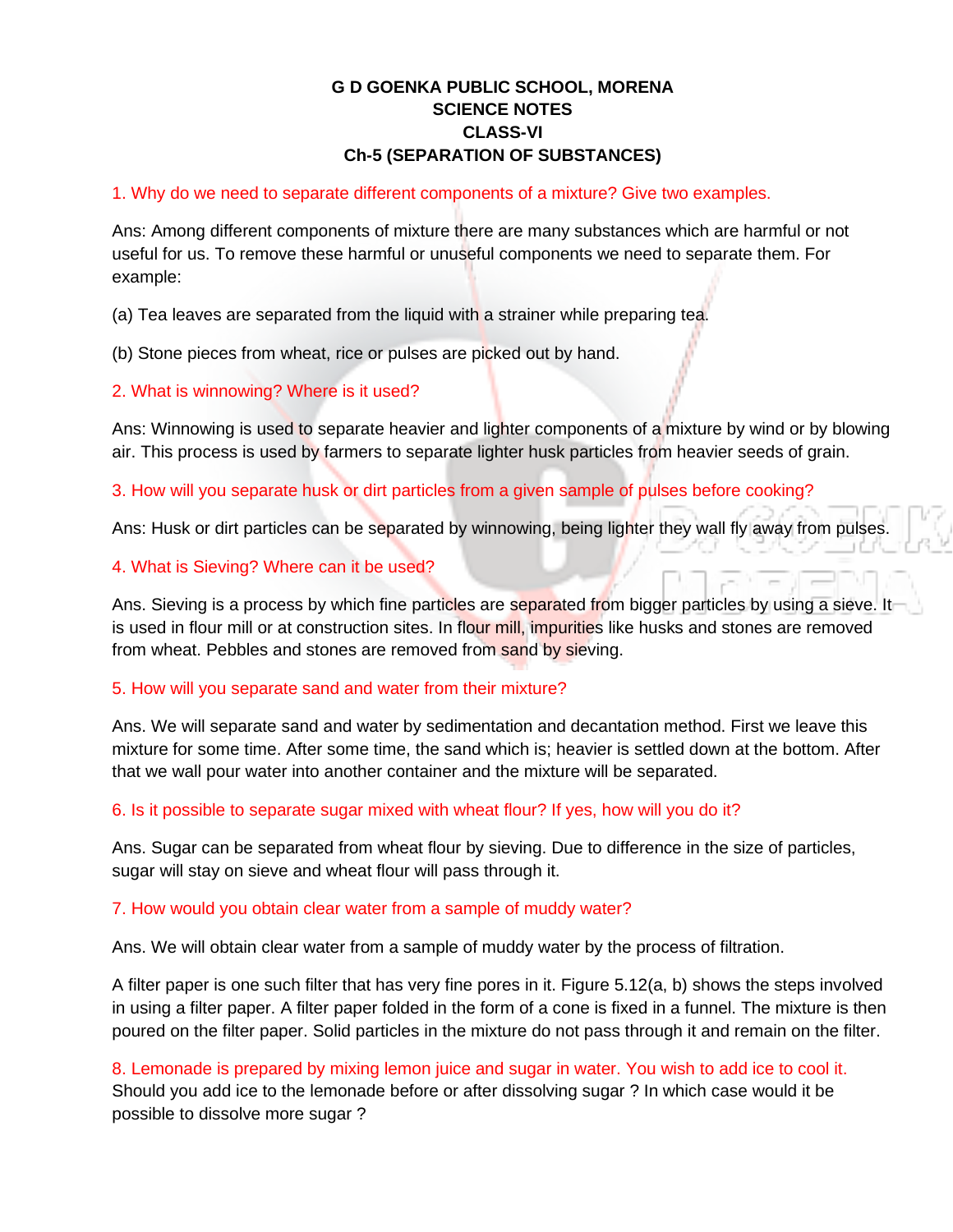Ans. We should add ice after dissolving sugar. When the temperature is high then more sugar can be dissolved. After mixing ice it gets cool and less sugar will dissolve in it.

## **Ch-6 (Changes Around Us)**

1. To walk through a waterlogged area, you usually shorten the length of your dress by folding it. Can this change be reversed?

Ans: Yes, it can be reversed by unfolding the dress.

2. You accidentally dropped your favourite toy and broke it. This is a change you did not want. Can this change be reversed?

Ans: No, this change (breaking of toy) cannot be reversed.

3. A drawing sheet changes when you draw a picture on it. Can you reverse this change?

Ans: No, we cannot get fresh drawing sheet once a picture is drawn on it with paint/ oil or water. However, we can reverse the change, if soft pencil is used to draw the picture.

4. Give examples to explain the difference between changes that can or cannot be reversed.

Ans: Examples of reversible and irreversible changes

| <b>Reversible change</b>      | <b>Irreversible change</b> |
|-------------------------------|----------------------------|
| Boiling of water              | Cooking of food            |
| Dissolution of sugar in water | Burning of wood            |
| Melting of ice-cubes          | Ripening of fruits         |
| Melting of butter             | Chopping of wood           |

5. A thick coating of a paste of Plaster of Paris (POP) is applied over the bandage on a fractured bone. It becomes hard on drying to keep the fractured bone immobilised. Can the change in POP be reversed?

Ans: No, the change in POP cannot be reversed since it is a chemical change.

6. A bag of cement lying in the open gets wet due to rain during the night. The next day the sun shines brightly. Do you think the changes, which have occurred in the cement, could be reversed?

Ans. No, these are irreversible chemical changes**.**

# **Ch-7 (GETTING TO KNOW PLANTS)**

1. Correct the following statements and rewrite them in your notebook.

(a) Stem absorbs water and minerals from the soil.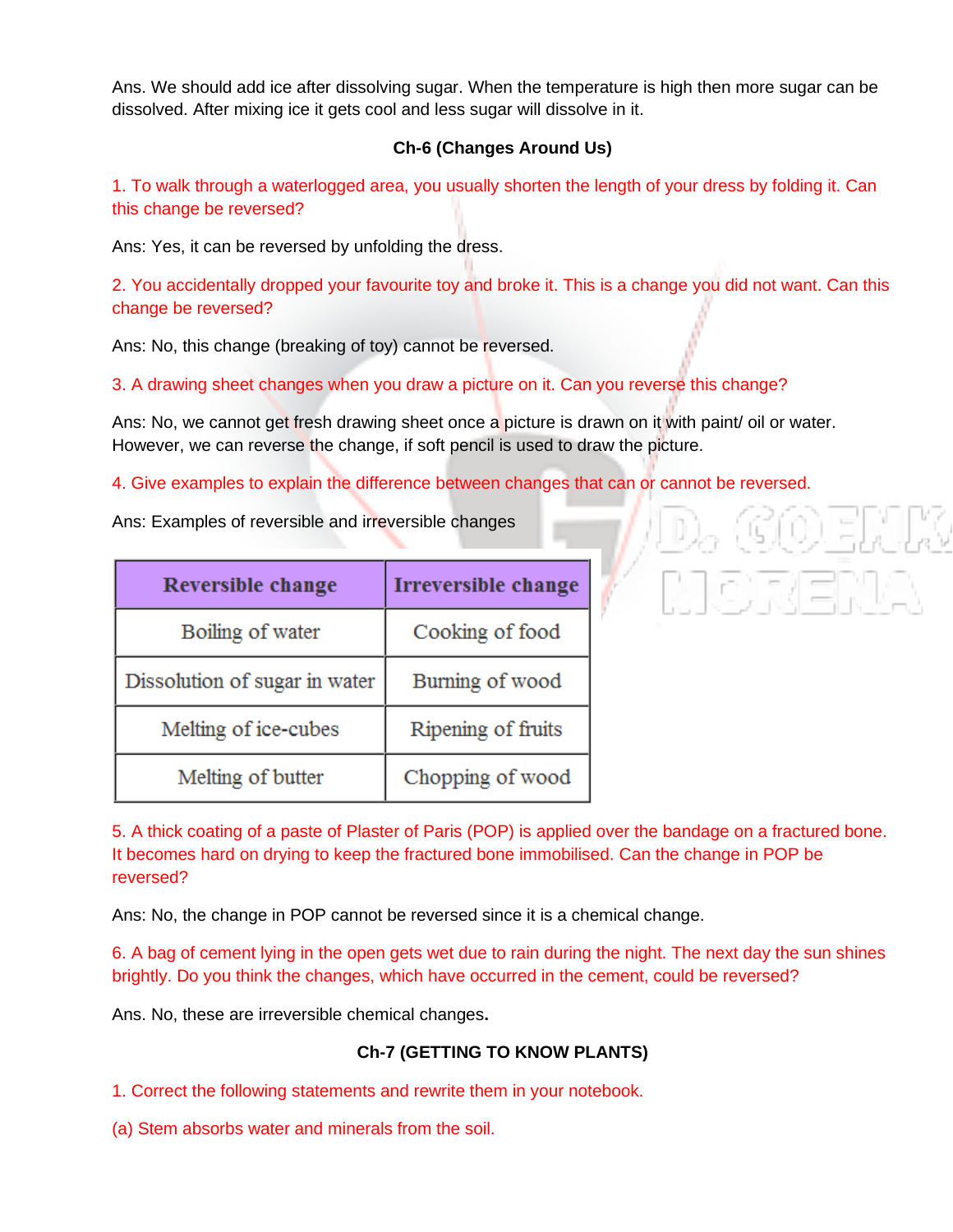- (b) Leaves hold the plant upright.
- (c) Roots conduct water to the leaves.
- (d) The number of sepals and petals in a flower is always equal.
- (e) If the sepals of a flower are joined together, its petals are also joined together,
- (f) If the petals of a flower are joined together, then the pistil is joined to the petal.

#### Ans:

- (a) Roots absorb water and minerals from the soil.
- (b) Roots hold the plant upright.
- (c) Stem conducts water to the leaves.
- (d) The number of petals and sepals in a flower is usually equal.
- (e) If the sepals of a flower are joined together, its petals are not necessarily joined together.
- (f) If the petals of a flower are joined together, then the pistil is not necessarily joined to the petal.

2. Draw (a) a leaf, (b) a tap root and (c) a flower, you have studied for Table 7.3 of the textbook.



Ans:

3. Can you find a plant in your house or in your neighborhood which has a long but a weak stem? Write its name. In which category would you classify it?

Ans: Yes, we find a money plant in our house. It is a climber.

4. What is the function of a stem in a plant?

Ans: A stem performs following functions:

- (i) The stem and its branches hold leaves to get maximum sunlight.
- (ii) It transports water from roots to different parts of the plant.
- (iii) It transports food from leaves to different parts of the plant.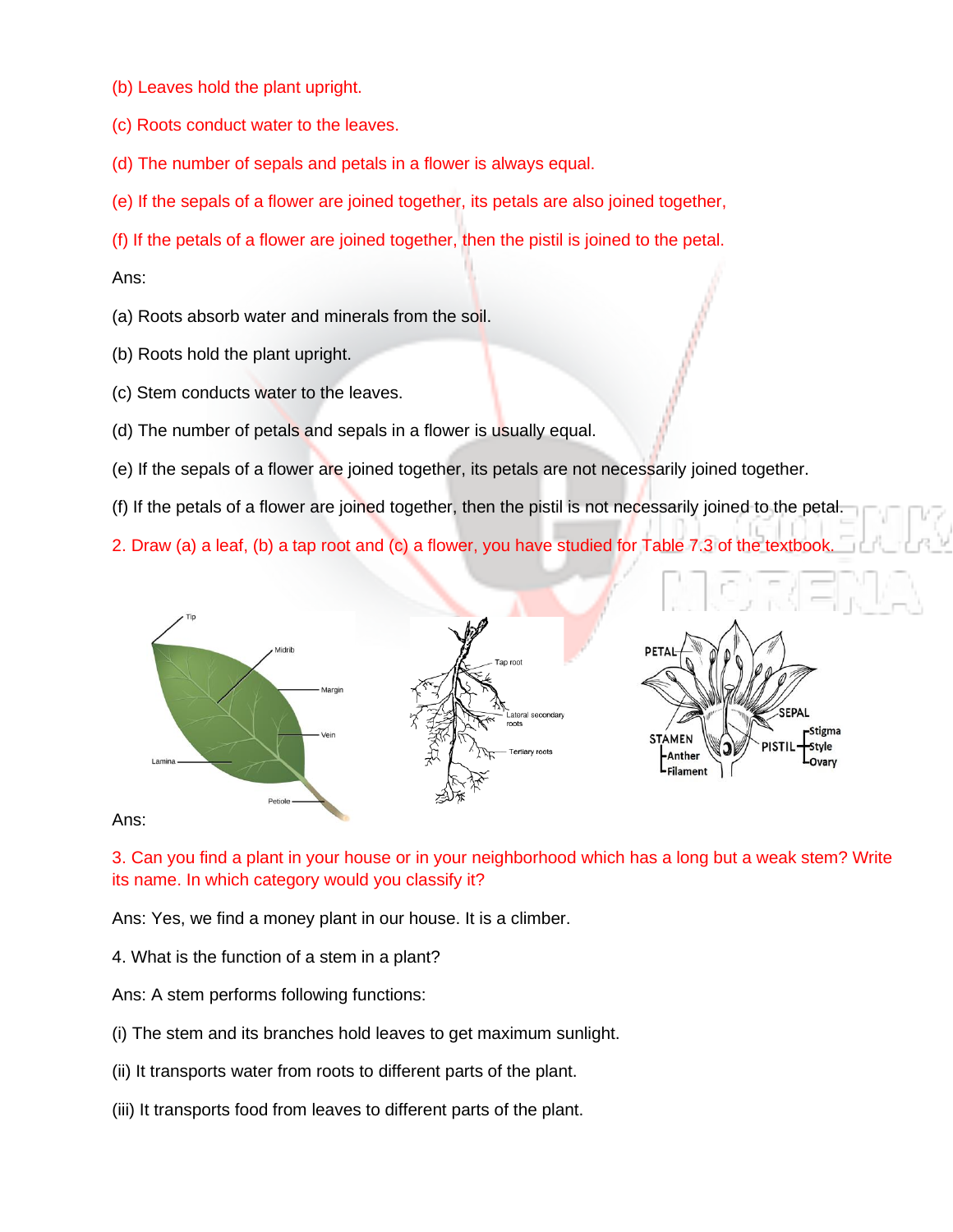(iv) It bears leaves, flowers and fruits

5. Which of the following leaves have reticulate venation?

Wheat, tulsi, maize, grass, coriander (dhania), china rose.

Ans: Tulsi, china rose.

6. If a plant has fibrous root, what type of venation are its leaves likely to have?

Ans: Parallel venation.

7. If a plant has leaves with reticulate venation, what kind of roots will it have?

Ans:Tap root.

8. Is it possible for you to recognise the leaves without seeing them? How?

Ans: We cannot exactly recognise the leaves without seeing them. We may be able to have some idea by touching and smelling them.

9. Write the names of the parts of a flower in sequence, from outside to inside.

Ans: The names of various parts of a flower from outside to inside are:

- (i) Sepals
- (ii) Petals
- (iii) Stamens
- (iv) Pistil

10. Name the part of the plant which produces its food. Name this process.

Ans: Leaves produce food for the plant. This process is called photosynthesis.

11. In which part of a flower you are likely to find the ovary?

Ans: We find ovary in pistil. It is the lowermost part of the pistil.

12. Name two flowers, each with joined and separates sepals.

Ans:

Flowers with joined sepals:

(i) Datura

(ii) Loki

Flowers with separate sepals:

(i) Gurhal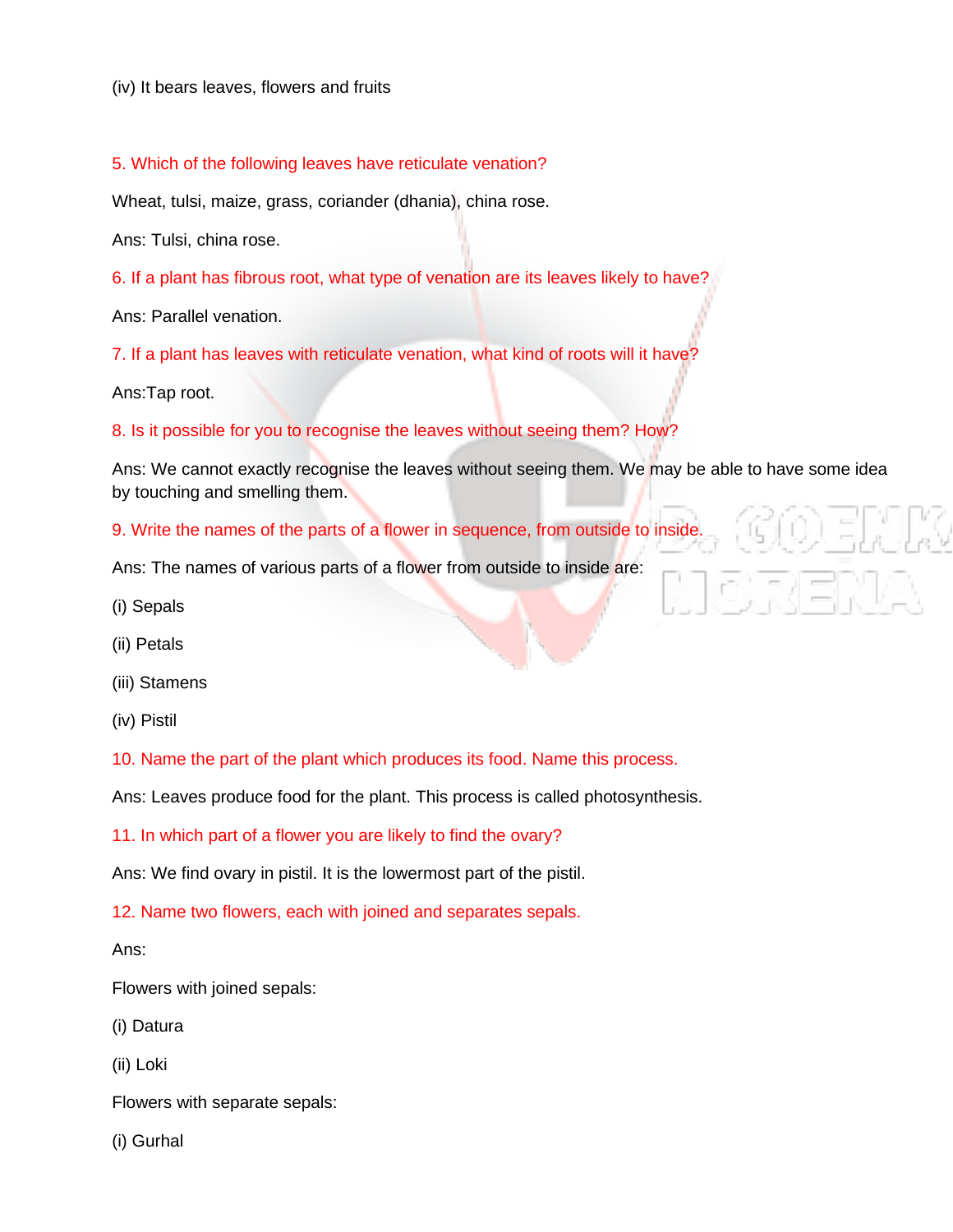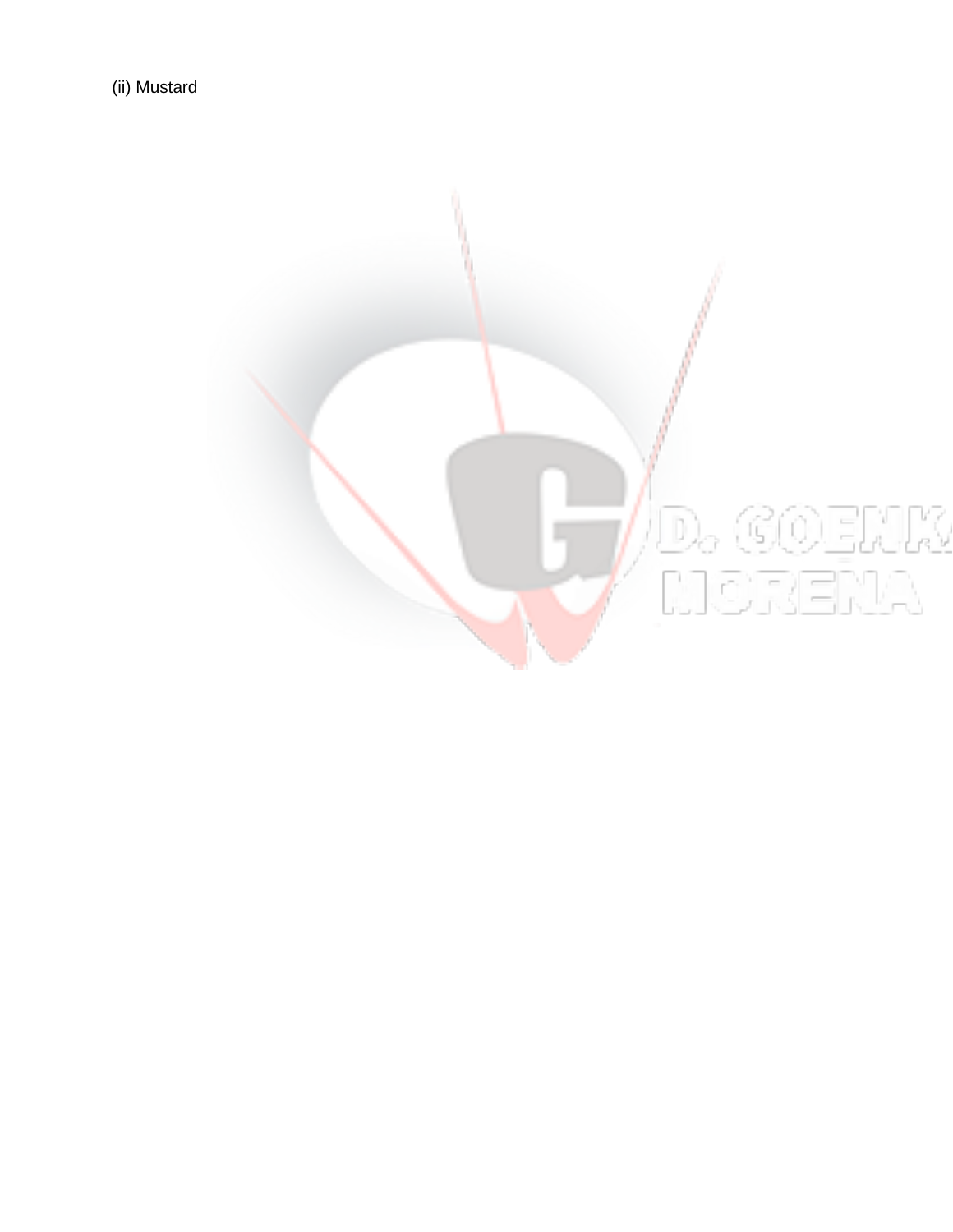# **Ch-8 (BODY MOVEMENTS)**

## 1. What are joints? Write the names of various types of joints.

Ans: The places where two parts of the body seem to be joined together are called joints. There are following types of joints:

Ball and socket joints

Pivotal joints

Hinge joints

Fixed joints

Gliding joints

2. What is skeleton? Draw a diagram to show the human skeleton.

Ans: The bones in our body form a framework to give a shape to the body. The framework is called skeleton

3. Write two ways by which we may know the shape of human skeleton.

Ans:

(i) We can know the shape of skeleton by feeling.

(ii) We could know the shape by X-ray images of human body

4: Write the differences between bones and cartilage.

|  | v |  |
|--|---|--|
|  |   |  |

| Bone                   | Cartilage           |
|------------------------|---------------------|
| (i) They are hard.     | (i) They are soft.  |
| (ii) They cannot bend. | (ii) They can bend. |

(iii) They are used to make the framework of whole body. (iii) They help to make some parts of the body.

## 5. How do the muscles work?

Ans: The muscles work in pairs. When one of them contracts, the bone is pulled in that direction, the other muscle of the pair relaxes. To move the bone in the opposite direction, the relaxed muscle contracts to pull the bone towards its original position, while the first relaxes.A muscle can only pull. It cannot push.

## 6. How does the earthworm move?

Ans: Earthworm does not have bones. It has muscles. During the movement, earthworm first extends front part of the body keeping the rear portion fixed to the ground. Then it fixes the front and releases